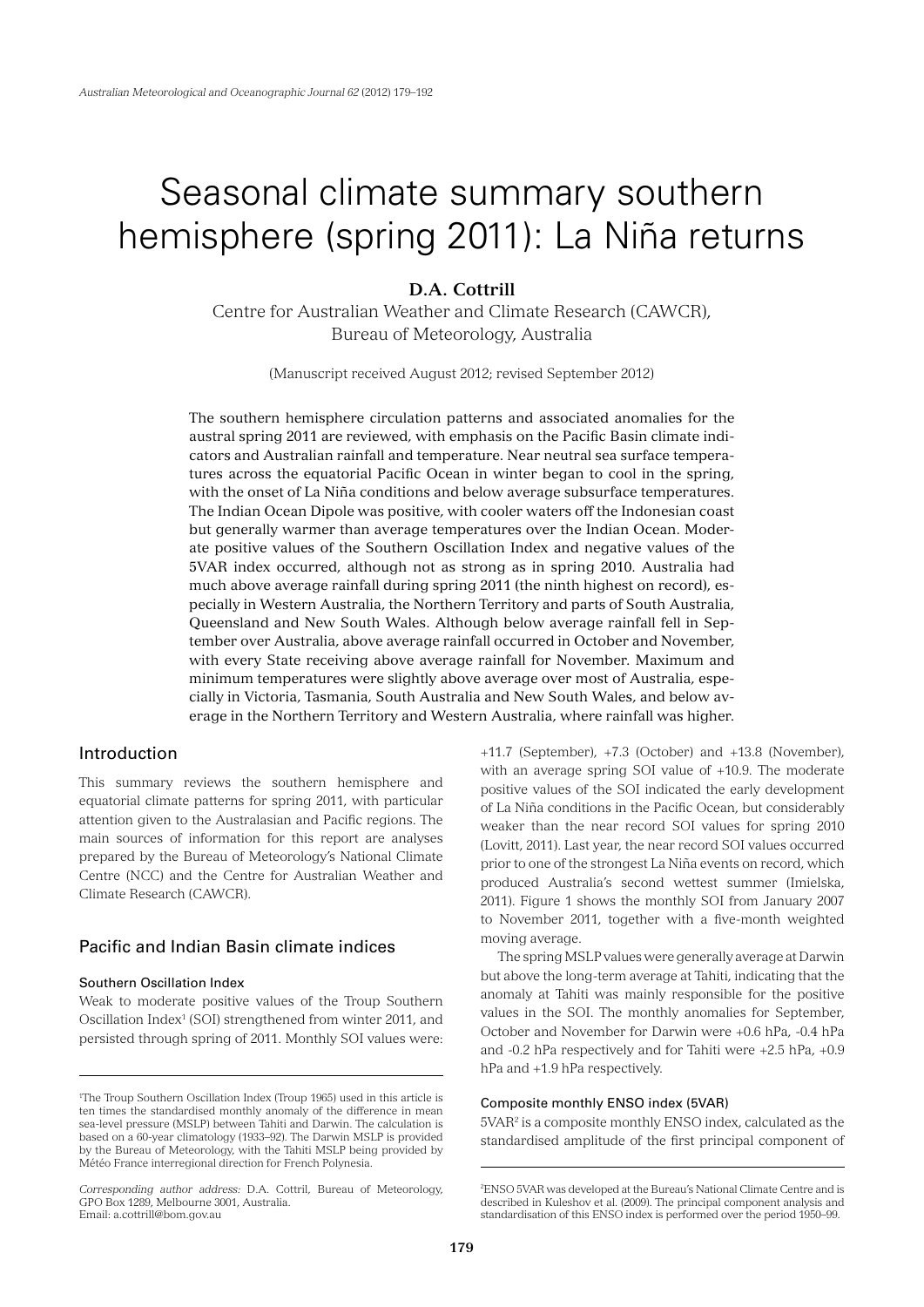Fig. 1. Southern Oscillation Index, from January 2007 to November 2011, together with a five-month binomially weighted moving average. Means and standard deviations used in the computation of the SOI are based on the period 1933–92.



monthly Darwin and Tahiti mean sea-level pressure (MSLP)3 and monthly NINO3, NINO3.4 and NINO4 sea surface temperatures<sup>4</sup> (SSTs). The sequence of monthly 5VAR values from January 2007 to November 2011, with a weighted threemonth moving average is shown in Fig. 2. The 5VAR index was moderately negative during spring, a change from the near neutral 5VAR values during the preceding winter. The 5VAR value for the month of September was -0.78, followed by October (-0.81) and November (-0.95), with an average value for spring of -0.85. A decrease in the 5VAR values from winter indicates a cooling of the SSTs in the equatorial Pacific Ocean and the developing La Niña conditions.

The Multivariate ENSO  $Index<sup>5</sup>$  (MEI), produced by the US Climate Diagnostics Center, is derived from a number of atmospheric and oceanic parameters calculated as a two-month mean. Significant negative (positive) anomalies are typically associated with La Niña (El Niño) events. The MEI values for September–October and October–November were -0.97 and -0.98 respectively, not as low as the same period last year prior to the strong La Niña event. If the historical MEI values are ranked from 1950 to 2011, the two periods rank fourteenth and sixteenth lowest respectively for the bimonthly historical MEI values.

#### Outgoing long-wave radiation

Outgoing long-wave radiation (OLR) over the equatorial Pacific Ocean near the Date Line (5°S to 5°N and 160°E to 160°W) is a good proxy for tropical convection and rainfall. Positive (negative) OLR anomalies indicate suppressed (enhanced) convection and usually occur in La Niña

Fig. 2. 5VAR composite standardised monthly ENSO index from January 2007 to November 2011, together with a weighted three-month moving average. See text for details.



(El Niño) years in this region. The Climate Prediction Center, Washington, computes a standardised monthly OLR anomaly<sup>6</sup> over the equatorial Pacific for the equatorial region ranging from 5°S to 5°N. The monthly OLR anomaly values for September, October and November were +0.3, +1.1 and +1.0 respectively. The seasonal average for spring was +0.8 and indicated convection was suppressed over this equatorial Pacific Ocean region during this time.

The spatial pattern of seasonal OLR anomalies across the Asia-Pacific tropics for spring 2011 is shown in Fig. 3. Consistent with the positive OLR anomalies discussed above, the tropical Pacific around the international dateline shows positive OLR values, indicating suppressed convection in the region northeast of the Solomon Islands and over the eastern Indian Ocean, southwest of Sumatra. In contrast, over parts of Indonesia, Papua New Guinea, much of Australia and the southwest Pacific, the OLR anomalies were negative, indicating increased convection and rainfall. This OLR pattern is consistent with the developing La Niña conditions over the equatorial Pacific Ocean.

## Indian Ocean Dipole

The Indian Ocean Dipole (IOD) is the difference between the SSTs in the western (50°E to 70°E and 10°S to 10°N) and eastern (90°E to 110°E and 10°S to 0°S) equatorial Indian Ocean. The index is called the Dipole Mode Index (DMI) and was first described by Saji et al. (1999). A positive (negative) IOD is characterised by cooler (warmer) than normal water in the tropical eastern Indian Ocean and warmer (cooler) than normal water in the tropical western Indian Ocean. A positive IOD SST pattern has been shown to be associated with a decrease in rainfall over parts of central and southern Australia in austral winter and spring, whereas a negative IOD SST pattern is usually associated with higher rainfall.

<sup>3</sup> MSLP data obtained from http://www.bom.gov.au/climate/current/soihtm1.shtml. As previously mentioned, the Tahiti MSLP data are provided by Météo France inter-regional direction for French Polynesia.

<sup>4</sup> SST indices obtained from ftp://ftp.cpc.ncep.noaa.gov/wd52dg/data/ indices/sstoi.indices.

<sup>5</sup> Multivariate ENSO Index obtained from http://www.esrl.noaa.gov/psd/ people/klaus.wolter/MEI/table.html. The MEI is a standardised anomaly index described in Wolter and Timlin (1993, 1998).

<sup>6</sup> Obtained from http://www.cpc.ncep.noaa.gov/data/indices/olr.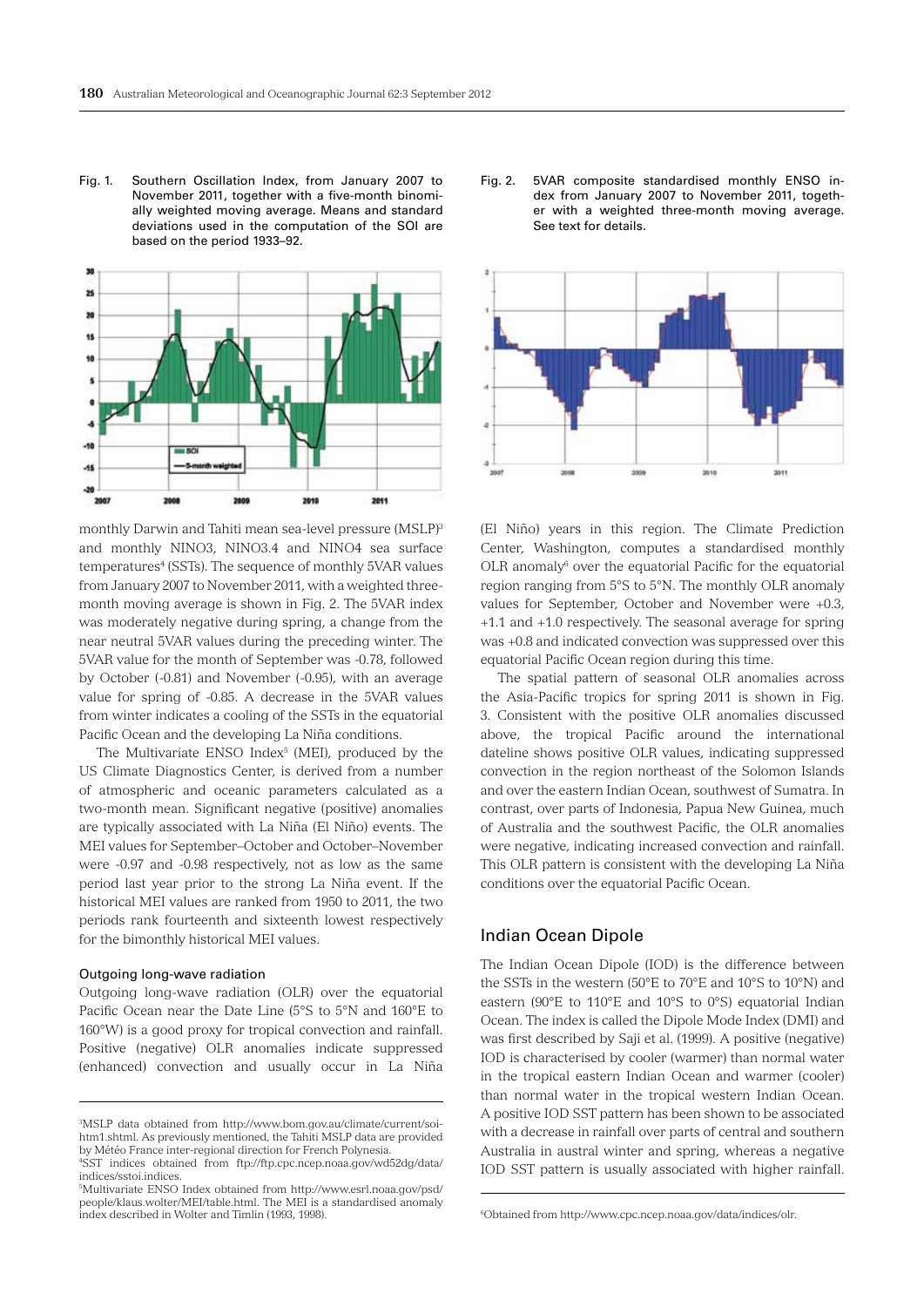Fig. 3. OLR anomalies for spring 2011 (W m−2). Base period 1979–2000. The mapped region extends from 40°S to 40°N and from 70°E to 180°E.



For more information about Australian rainfall patterns during positive and negative IOD years, see Meyers et al. (2007). The weekly IOD values were obtained from Japan Agency for Marine-Earth-Science and Technology (JAMSTEC7 ) and averaged to obtain the monthly IOD values.

During spring 2011, the IOD index was strongly positive in September, with an average monthly value of +0.90 (Fig. 4). During October and November, the positive IOD values slowly reduced to be near neutral values by the end of spring, with monthly values of +0.57 and +0.15 respectively. This follows the moderately positive IOD values recorded during most of winter.

## Madden-Julian Oscillation

The Madden-Julian Oscillation (MJO) is a tropical atmospheric anomaly which develops in the Indian Ocean and propagates eastwards into the Pacific Ocean (Zhang, 2005). The MJO takes approximately 30 to 60 days to reach the western Pacific, with a frequency of six to twelve events per year (Donald et al, 2004). When the MJO is in the active phase, it is associated with increased tropical rainfall. A description of the MJO index and the associated phases can be found in Wheeler and Hendon (2004). The phasespace of the MJO index for spring 2011 is shown in Fig. 5 and the evolution of the tropical convection anomalies as represented by OLR (mid-June to mid-December 2011) is shown in Fig. 6.

The MJO was fairly inactive for most of September, until the end of the month, where it became a little more active in the Maritime Continent region in Phase 5 and 6 (Fig. 5). In October, the MJO slowly strengthened as it moved eastwards from the Western Pacific region in to the western hemisphere and Africa (~50°W) in Phases 8 and 1, where it reached record amplitude on 18–19 October. At the end of October, Fig. 4. Time series of the IOD for the period January 2010 to December 2011. Red values represent positive IOD values and blue values negative IOD values. The dark shades represent values greater than one standard deviation and the crosses are weekly values. The base period is from 1971–2000.



Fig. 5. Phase-space representation of the standardised twocomponent MJO index (after Wheeler and Hendon, 2004), for the three months from September to November 2011. Each dot represents the value of the index on a particular day, within the eight defined phases of the MJO. Activity in the central circle signifies a weak MJO index. Approximate geographical locations of the MJO for each quadrant are indicated.



<sup>7</sup> Obtained from http://www.jamstec.go.jp/frcgc/research/d1/iod/DATA/ dmi.weekly.ascii.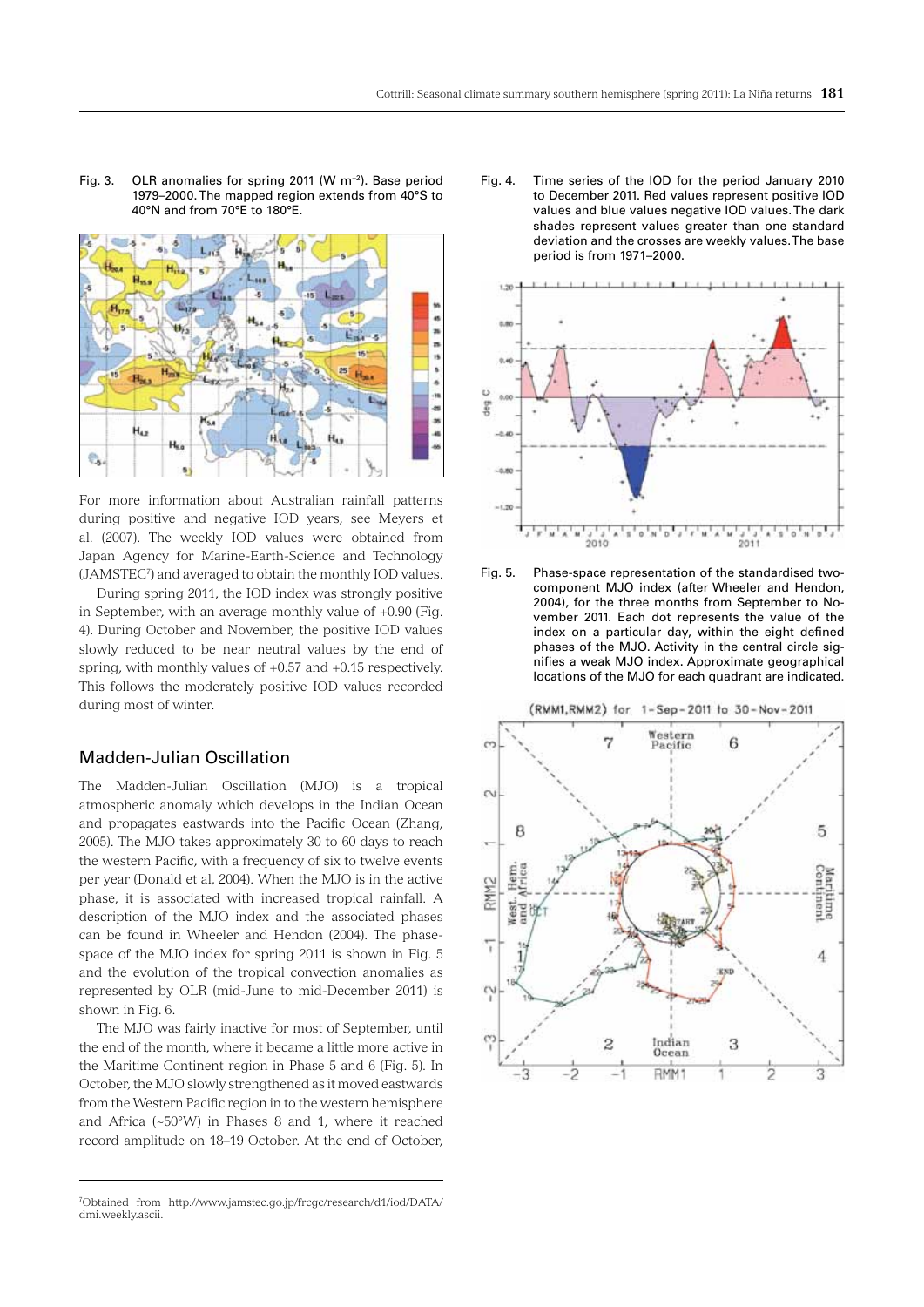the MJO weakened as it moved into the central Indian Ocean (Phase 2 and 3). In November, the MJO remained fairly weak in the Maritime Continent region, and then moved eastward, before increasing in amplitude towards the end of the month in the central Indian Ocean (Phases 2 and 3). In Fig. 6, the lower OLR values associated with MJO activity in October in the Atlantic region (~50°W) and in November in the Indian Ocean region (60°E to 100°E) can be seen. The impact of the MJO on Australian rainfall is greatest in austral summer (Phases 4 to 6), but still important in austral spring when the MJO is in Phases 4 to 7 (Wheeler et al, 2009).

Fig. 6. Time-longitude section of daily-averaged OLR anomalies, averaged for 15ºS to 15ºN, for the period June 2011 through to December 2011. Anomalies are with respect to a base period of 1979–2010.



Fig. 7. Anomalies of SST for spring 2011 (°C).

## Oceanic patterns

## Sea surface temperatures

Global sea surface temperature (SST) anomalies for spring 2011, obtained from the US National Oceanic and Atmospheric Administration (NOAA) Optimum Interpolation analyses (Reynolds et al. 2002), are shown in Fig. 7. The base period is 1961–1990. The negative anomalies (cool SSTs) are shown in blue shades and the positive (warmer SSTs) anomalies in red. Much of the equatorial Pacific east of 170°E is dominated by cooler than average SST anomalies, with the largest values, in the eastern Pacific Ocean, between -1.0° to -1.5 °C. The symmetry of the negative anomalies north and south of the equator indicates an increase in the upwelling along the equator due to stronger easterly trade winds (discussed later under 'Winds') and this pattern is typical of La Niña conditions. In contrast, warmer SSTs were recorded over the northwest Pacific Ocean, parts of the southwest Pacific near Fiji and Tahiti. These warm SST anomalies had initially developed in the middle of last year (Ganter, 2011) due to the strong La Niña, and have persisted for over twelve months. In the Indian Ocean, and adjacent to the south and west of Australia, warmer SST anomalies had also persisted for at least twelve months.

All three of the standard monthly NINO indices (NINO3, 3.4 and 4) cooled significantly during spring, with the largest fall in the NINO3 index. The NINO3 index had values of -0.4 °C, -0.6 °C and -0.8 °C in September, October and November respectively, indicating that the fastest cooling occurred in the tropical eastern Pacific. The NINO3.4 index had a value of -0.6 °C in September, -0.7 °C in October and -0.9  $^{\circ}$ C in November and the NINO4 index a value of -0.4  $^{\circ}$ C in September, -0.4 °C in October and -0.5 °C in November. The NINO2 index also showed cooling from September to November, with the index changing from near zero to -0.4 °C respectively. In contrast, the NINO1 index warmed slightly from -0.2 °C in September to -0.1 °C in November.

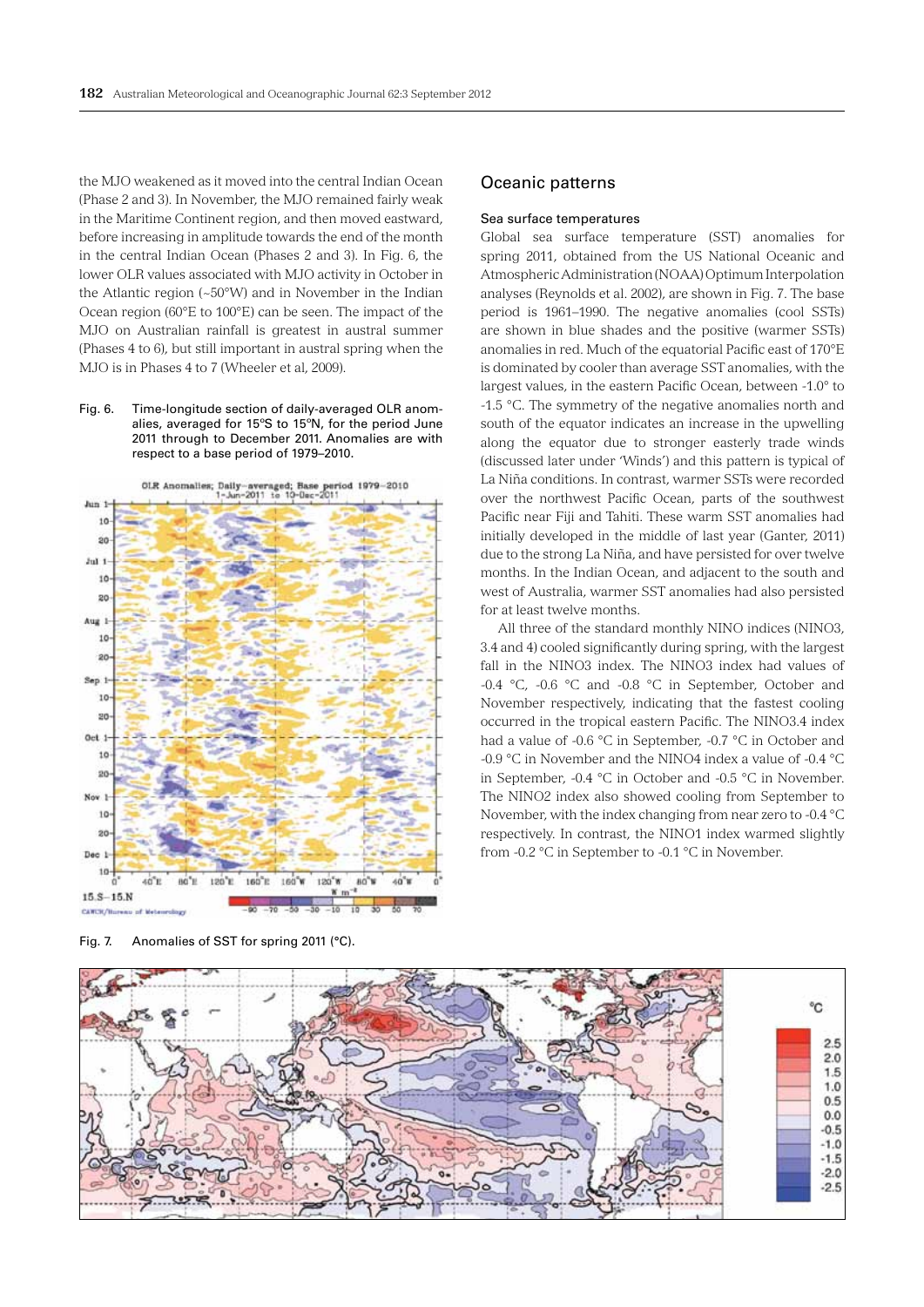Fig. 8. Time-longitude section of the monthly anomalous depth of the 20 °C isotherm at the equator (2ºS to 2ºN) for January 2009 to November 2011. (Plot obtained from the TAO Project Office).



## Subsurface patterns

The Hovmöller diagram for the 20 °C isotherm depth anomaly along the equator (2°S to 2°N) from January 2009 to November 2011 (obtained from the NOAA's TAO/TRITON data<sup>8</sup>), is shown in Fig. 8. The 20  $\degree$ C isotherm is generally located close to the equatorial thermocline, the region of greatest temperature gradient with depth and the boundary between the warm near-surface and cold deep-ocean waters. Therefore, measurements of the 20 °C isotherm depth make a good proxy for the thermocline depth. Positive depth anomalies correspond to the 20 °C isotherm being deeper than average, whereas negative depth anomalies indicate the 20 °C isotherm being more shallow than average. Changes in thermocline depth may act as a precursor to changes at the surface. A shallow thermocline depth results in more cold water available for up-welling, and therefore potential cooling of surface temperatures.

After the major La Niña event during 2010–2011 (where negative cool anomalies dominated the thermocline in the central and eastern equatorial Pacific; Fig. 8), the thermocline returned to near average depths in March–April 2011. However, from April, the thermocline depth again began to decrease over much of the central Pacific, and by August, this negative anomaly had extended westward (west of the

Fig. 9. Four-month August 2011 to November 2011 sequence of subsurface temperature anomalies at the equator for the Pacific Ocean. The contour interval is 0.5 °C. (Plot obtained from CAWCR).



International Date Line) and eastward across the equatorial Pacific to exceed -20 m in several regions. By September, the negative thermocline anomaly reached its maximum extent, before retreating into the central and eastern equatorial Pacific region by the end of November.

Figure 9 shows a cross-section of monthly vertical temperature anomaly from August to November 2011, from 120°E to 80°W and to a maximum depth of 400 m across the equatorial Pacific Ocean (obtained from CAWCR). Red shading indicates positive (warm) anomalies, and blue shading indicates negative (cool) anomalies. In July 2011, cool subsurface anomalies had developed in the central and eastern Pacific Ocean and increased markedly in August (Tobin, 2012). By September, the cool anomaly had intensified (maximum > -4 °C) and extended westward to the International Date Line, consistent with the changes in the thermocline described above. By November, the maximum cool anomalies had shifted a little further eastwards and were now located mostly in the central and eastern Pacific. The warm anomaly in the western Pacific near Papua New Guinea persisted for all of spring 2011.

## Atmospheric patterns

## Surface analyses

The southern hemisphere spring 2011 MSLP pattern, computed from the Bureau of Meteorology's Australian Community Climate and Earth System Simulator<sup>9</sup> (ACCESS)

<sup>8</sup> Hovmöller plot obtained from http://www.pmel.noaa.gov/tao/jsdisplay/

<sup>9</sup> For more information on the Bureau of Meteorology's ACCESS model, see http://www.bom.gov.au/nwp/doc/access/NWPData.shtml.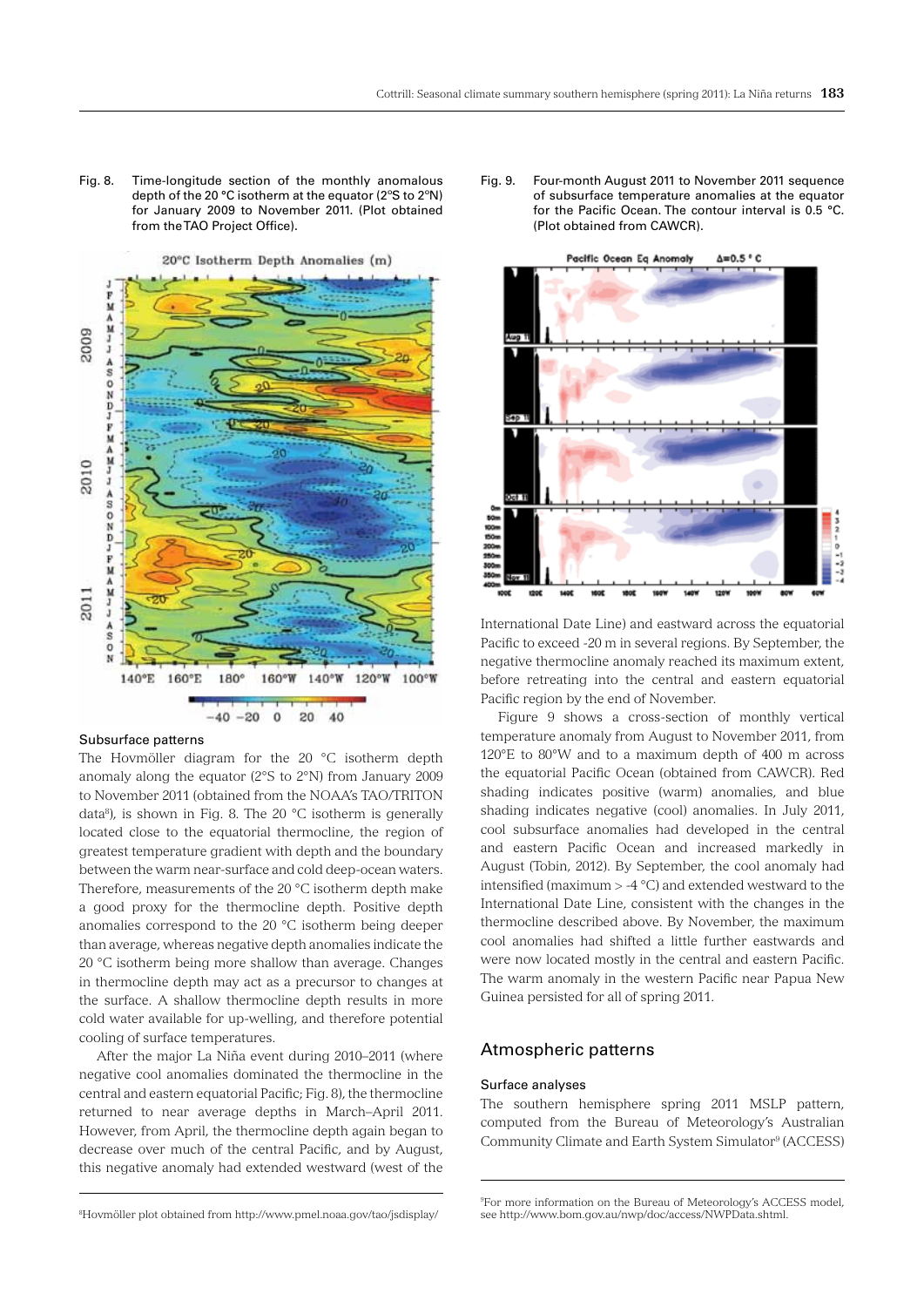

Fig. 10. Spring 2011 MSLP (hPa). The contour interval is 5 hPa.

Fig. 11. Spring 2011 MSLP anomalies (hPa), using the 1979– 2000 climatology.



model (the previous GASP model was phased out in August 2010), is shown in Fig. 10. The associated anomaly map pattern is shown in Fig. 11. The MSLP anomalies are the difference from 1979–2000 climatology obtained from the National Centers for Environmental Prediction (NCEP) II Reanalysis data (Kanamitsu et al. 2002). The MSLP analysis has been computed using data from the 0000 UTC daily analyses of the Bureau of Meteorology's Global Assimilation and Prognosis (GASP) model. The MSLP anomaly field is not shown over areas of elevated topography (grey shading).

Figure 10 shows the spring 2011 MSLP pattern was zonal around Antarctica between the latitudes of about 40°S to 60°S. The subtropical ridge formed a band of high pressure around the southern hemisphere centred on 35°S, with centres of high pressure located in the southern Indian Ocean (1021.8 hPa), the eastern Pacific (1023.6 hPa) and the south Atlantic (between 1020 to 1025 hPa). A smaller centre of high pressure was located in the Tasman Sea (1019.0 hPa). The circumpolar low pressure belt is evident around the Antarctic coast at high latitudes (60°-70°S), with the main

Fig. 12. Spring 2011 500 hPa mean geopotential height (gpm).



Fig. 13. Spring 2011 500 hPa mean geopotential height anomalies (gpm).



low centres in the Amundsen Sea (977.6 hPa) and the region north of Wilkes Land (980.8 hPa). The Antarctic high centred near the South Pole had a MSLP of 999.3 hPa. The MSLP was higher in the Australian region for spring 2011, with positive MSLP anomalies of +3.3 hPa and +2.5 hPa over northern Australia (Fig. 11). The highest MSLP positive anomalies were located over the South Atlantic (~330°E), with values as high as +7.5 hPa, and extending south towards the Antarctic coast. Positive MSLP anomalies also occurred over the South Pacific Ocean centred on about 30°S, with a maximum anomaly of +3.1 hPa at 240°E. The largest negative MSLP anomalies occurred in the south Indian Ocean south of Africa (-5.6 hPa) and also near the Amundsen Sea (-4.0 hPa), associated with the circumpolar lows.

#### Mid-tropospheric analyses

The 500 hPa geopotential height (gpm), which is an indicator of the steering of surface synoptic systems across the southern hemisphere for spring 2011, is shown in Fig. 12. The spring 500 hPa geopotential height field shows the southern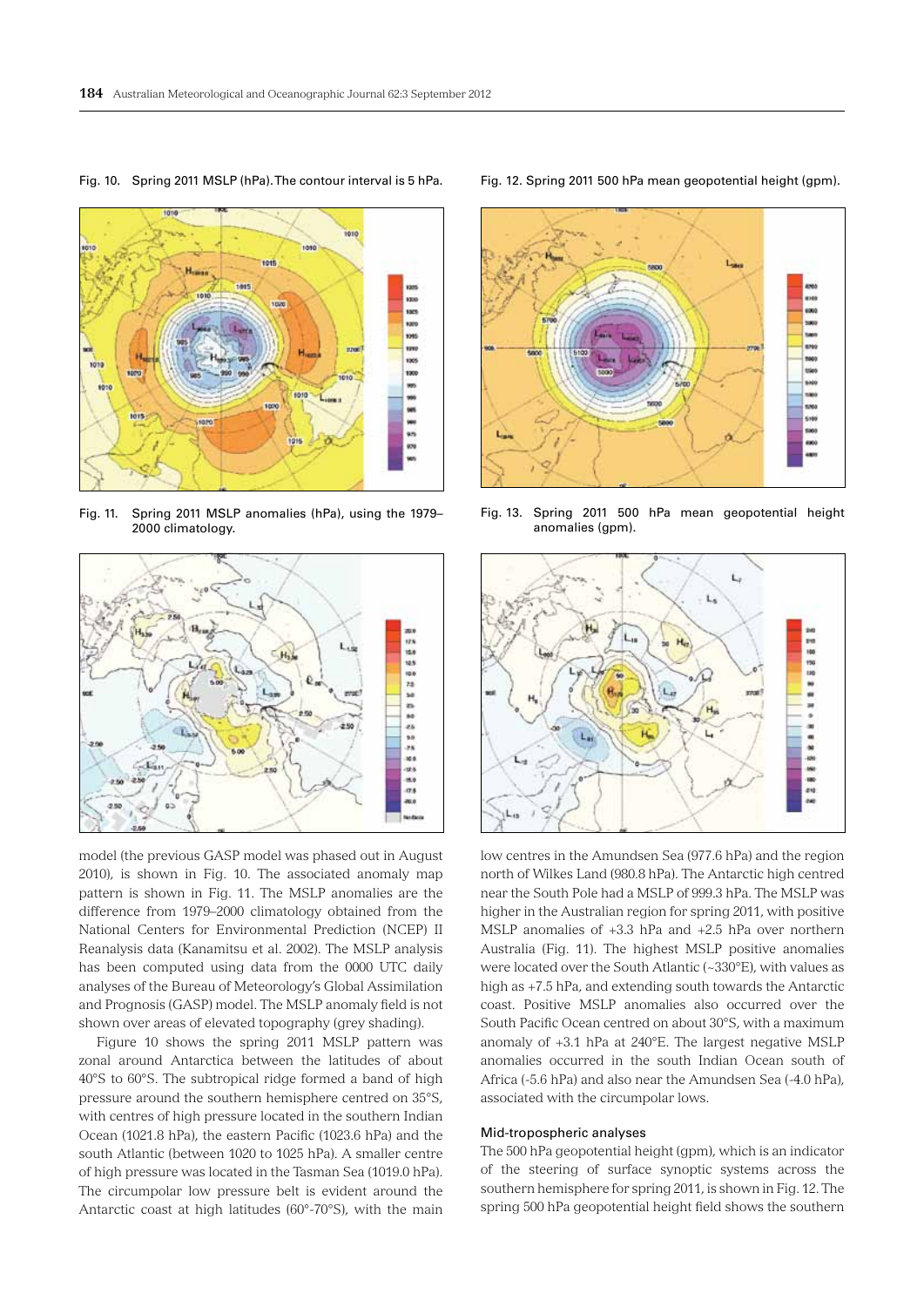hemisphere mid-high latitudes are dominated by zonal flow, with four weak troughs located the Indian Ocean at  $~100^{\circ}$ E, the New Zealand region (~170 $^{\circ}$ E), the eastern Pacific Ocean (~80°W) and the Atlantic Ocean (30°W). The lowest 500 hPa geopotential height values are over Antarctica, with the lowest value of 4943 gpm over Marie Byrd Land. The associated 500 hPa geopotential height anomalies (gpm) (Fig. 13) shows the largest positive anomalies are located over the Antarctica (+129 gpm) and the South Atlantic Ocean (+85 gpm). Smaller positive anomalies are located near southeast Australia (+36 gpm) and in the mid-latitudes in the South Pacific Ocean (+47 gpm). Negative anomalies occur in the south Indian Ocean (-81 gpm) southeast of Africa, and to the southwest of South America (-47 gpm).

#### Southern Annular Mode

The Southern Annular Mode (SAM, also known as the Antarctic Oscillation or AAO) describes the variation of atmospheric pressure between the polar and mid-latitude regions of the southern hemisphere. Positive phases of SAM are characterised by increased mass over the extra-tropics, decreased mass over Antarctica and a poleward contraction of the mid-latitude westerly winds and associated storm tracks. Conversely, negative phases of the SAM indicate decreased mass over the extra-tropics, increased mass over Antarctica and an equatorward expansion of westerly winds and associated storm tracks. A similar oscillation occurs in the northern hemisphere associated with the Northern Annular Mode (also know as the Arctic Oscillation). The Climate Prediction Center<sup>10</sup> produces a daily and monthly AAO index from MSLP observations. In September, the monthly standardised value of the SAM index was -1.25, followed by October (+0.39) and November (-0.91), with a season mean of -0.59. This indicates spring was dominated mainly by negative values in the SAM index, consistent with the MSLP and geopotential height anomalies in Figs. 11 and 13 respectively. The SAM index has been shown to influence Australia temperature patterns (Hendon et al, 2007), as well as rainfall over southwest Western Australia (Cai and Cowan, 2006). A long-term trend towards positive values in the SAM index due to ozone depletion has been noted in previous studies (Thompson and Solomon, 2002).

#### Blocking

The time-longitude section of the daily southern hemisphere blocking index $11$  is shown in Fig. 14. This blocking index (m s<sup>-1</sup>) is a measure of the strength of the zonal 500 hPa flow in the mid-latitudes (40°S to 50°S), relative to that of the subtropical (25°S to 30°S) and high (55°S to 60°S) latitudes. Positive values of the blocking index are generally associated with a split in the mid-latitude westerly flow near 45°S and

mid-latitude blocking activity. Figure 15 shows the mean seasonal index of blocking for each longitude.

Southern hemisphere blocking was below average (Fig. 15) over the Australian and Pacific regions (120°E to 120°W) and above average over the Atlantic Ocean (60°W to 20°E) during spring 2011. The above average blocking over the Atlantic Ocean was also seen in the higher MSLP anomalies in the same region in Fig. 11. Over South Africa and the western Indian Ocean (30°E to 80°E), the blocking index was near average for the whole season with values mostly negative, except for a brief period in mid-late October, when positive values and major blocking occurred (Fig. 14).









<sup>10</sup>For more information on the SAM index from the Climate Prediction Center (NOAA), see http://www.cpc.ncep.noaa.gov/products/precip/ CWlink/daily\_ao\_index/aao/aao.shtml

<sup>&</sup>lt;sup>11</sup>The blocking index is defined as BI = 0.5  $[(u_{25} + u_{30}) - (u_{40} + 2 u_{45} + u_{50}) + (u_{55} + u_{56})]$  $u_{60}$ ], where  $u_x$  is the westerly component of the 500 hPa wind at latitude *x*.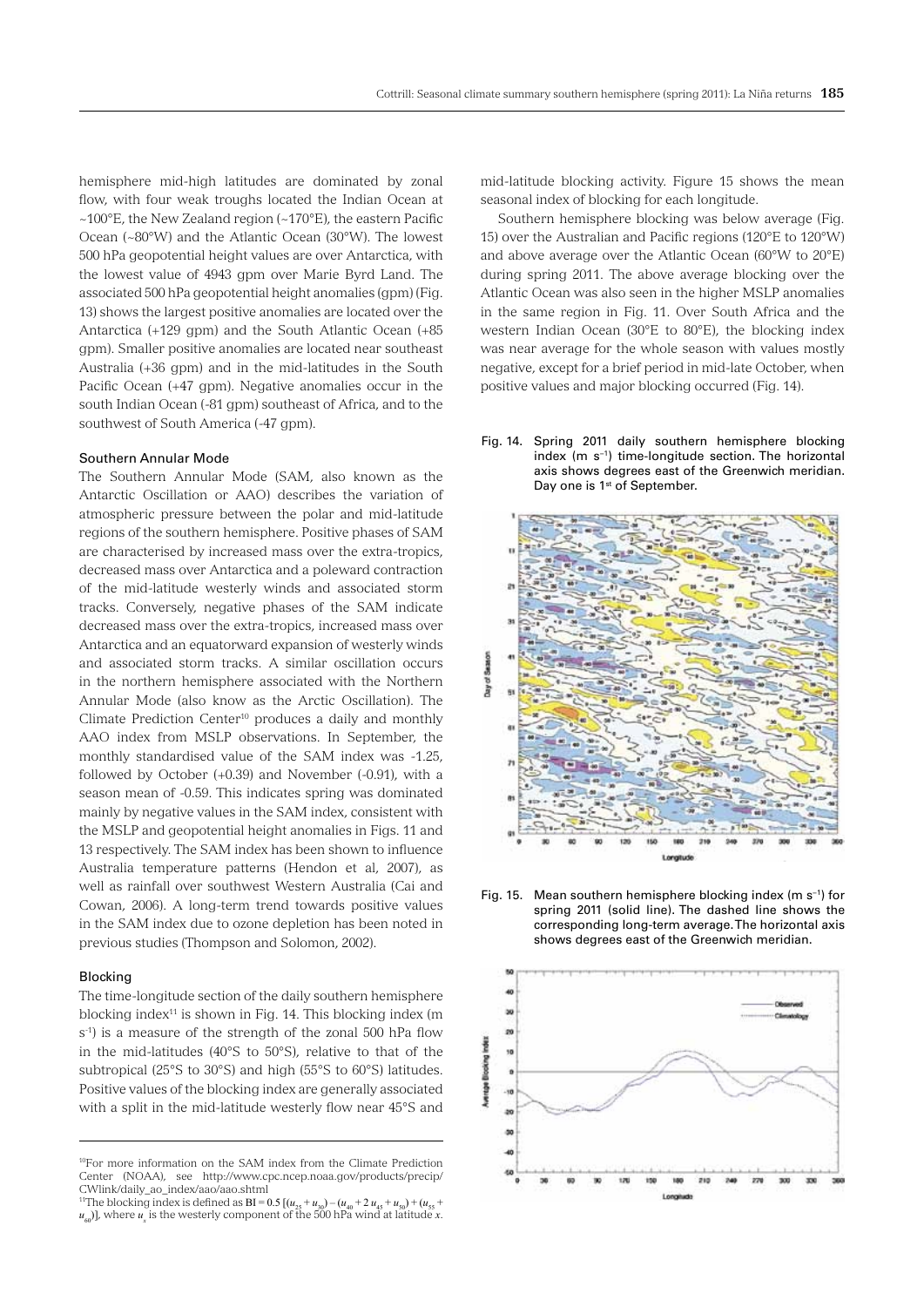#### Winds

Spring low-level (850 hPa) and upper-level (200 hPa) wind anomalies (computed from ACCESS and the twenty-two year NCEP II climatology) are shown in Figs 16 and 17 respectively. Isotach contours are at 5 m  $s<sup>-1</sup>$  intervals. In the low-level winds (Fig. 16), enhanced easterly trade winds dominated the tropical Pacific east of Fiji, a continuation of the stronger trade winds which also occurred in winter (Tobin, 2012), and consistent with developing La Niña conditions. Westerlies south of Australia and Tasmania were slightly stronger than normal. The upper-level (200 hPa) wind anomalies show two main features in the Australia-Pacific region (Fig. 17). Westerly wind anomalies over the equator north of Australia extend into the central Pacific and indicate a strengthened Walker circulation. This typically occurs in La Niña years, with increased convection over the Maritime Continent and the Australian region and increased subsidence over the eastern Pacific. In the South Pacific, stronger westerlies are observed in the mid-latitudes, south of 30°S.

Fig. 16. Spring 2011 850 hPa vector wind anomalies (m s−1).

## Australian region

#### Rainfall

Australian spring rainfall totals and rainfall deciles are shown in Figs 18 and 19 respectively. The spring rainfall deciles are calculated with respect to gridded rainfall data from 1900 to 2011. A summary of the seasonal rainfall ranks and extremes are shown in Table 1 for each State and Territory. The percentage areas of rainfall below and above the lowest decile and highest decile respectively, as well as the lowest and highest rainfall on record are shown in Table 2.

Spring rainfall was above average (+57 per cent) over much of Australia and the ninth highest on record, especially in Western Australia, the Northern Territory and parts of South Australia, Queensland and New South Wales. In Western Australia and the Northern Territory, rainfall was the second and sixth highest on record and several areas received their highest rainfall on record (i.e. the western Interior and parts of the Goldfields district in Western Australia and parts of





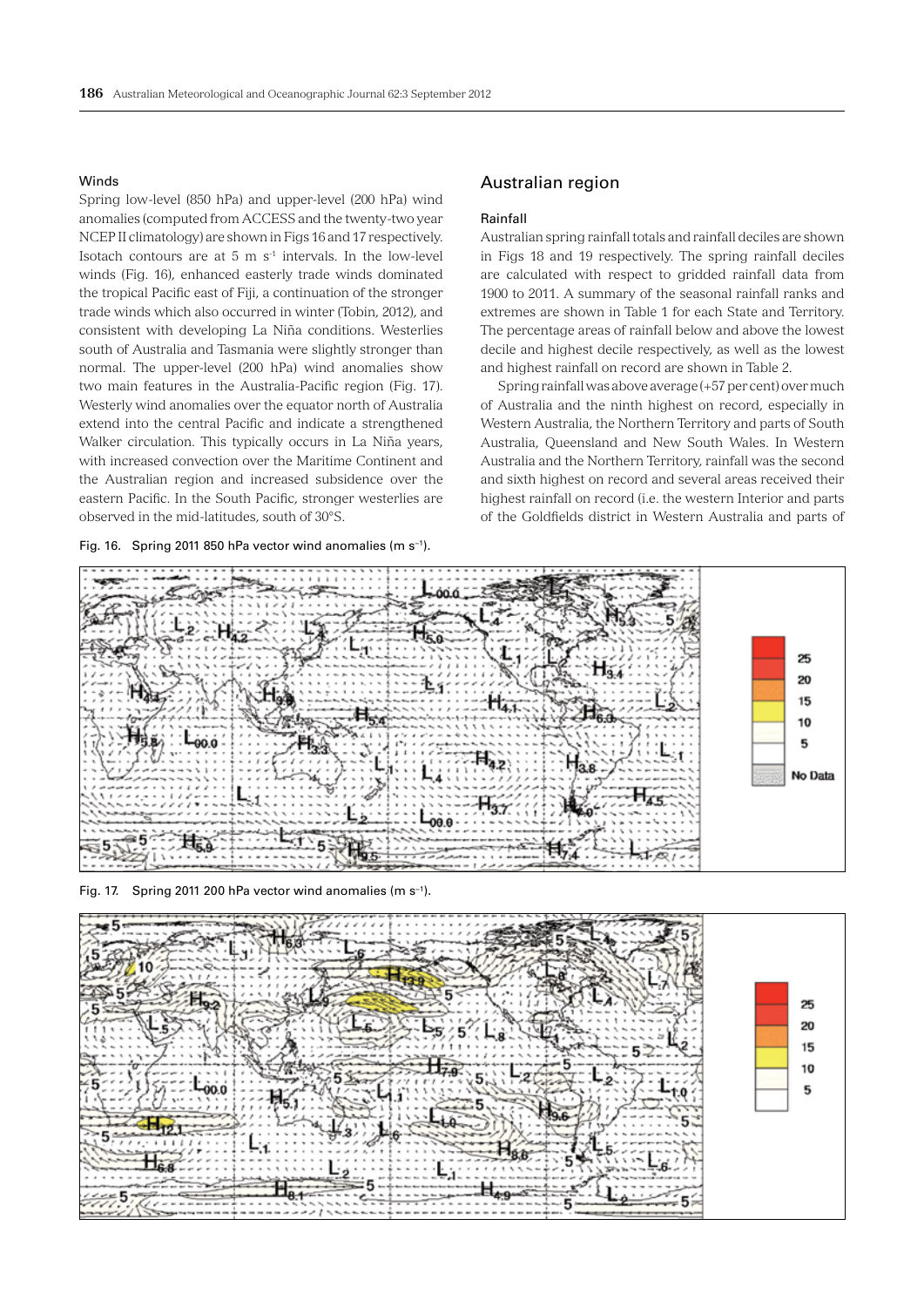the Roper-McArthur and Barkly districts in the Northern Territory). The highest seasonal rainfall total was recorded at Bellenden Ker Top Station in Queensland with 2453.0 mm. Above average rainfall also occurred over the northern half of the Murray-Darling Basin (regional anomaly +41 per cent), where some areas received their highest rainfall on record (i.e. parts of the North West Slopes and Plains district). In contrast, rainfall was below average or very much below average over coastal Queensland between Brisbane and Townsville, and also in the southwest of Victoria.

Spring rainfall was in the highest decile (wettest ten per cent of all years) for 44.8 per cent by area of Australia, with the highest rainfall on record for 4.04 per cent of Australia

(Table 2). Particularly high values of rainfall in the highest decile were recorded in Western Australia (72.3 per cent), the Northern Territory (63.3 per cent), South Australia (30.2 per cent) and New South Wales (25.3 per cent). Western Australia and the Northern Territory also recorded their highest rainfall on record for 9.04 per cent and 4.75 per cent of their State respectively. Only Tasmania did not record any rainfall in the highest decile. On a monthly basis, September was particularly dry in most areas of Australia, but in October and November, rainfall was above average in most regions. A summary of the monthly rainfall highlights from September, October and November is given below.

In September, rainfall over Australia was generally below

| Region             | Highest seasonal<br>total (mm)                   | Lowest seasonal<br>total (mm)                           | Highest daily total<br>(mm)                                                   | Area-averaged<br>rainfall (mm) | Rank of area-<br>averaged rainfall | % difference<br>from the mean |
|--------------------|--------------------------------------------------|---------------------------------------------------------|-------------------------------------------------------------------------------|--------------------------------|------------------------------------|-------------------------------|
| Australia          | 2453.0 at<br>Bellenden Ker<br><b>Top Station</b> | Zero at several<br>locations                            | 440.0 at Bellenden<br>Ker Top Station,<br>19 October                          | 114                            | 104                                | $+57$                         |
| Queensland         | 2453.0 at<br>Bellenden Ker<br><b>Top Station</b> | 2.6 mm at Coen<br>Airport                               | 440.0 at Bellenden<br>Ker Top Station,<br>19 October                          | 97                             | 75                                 | $+15$                         |
| New South Wales    | 719.0 mm at<br>Perisher Valley<br>AWS            | 47.6 at Broken<br>Hill (Langwell)                       | 190.5 mm at<br>Gwyder River<br>(Gravesend Rd<br>Bdg) Gwydir R,<br>26 November | 183                            | 102                                | $+47$                         |
| Victoria           | 657.0 at Mount<br>Baw Baw                        | 59.4 at Murray<br>Lock Number 9                         | 101.0 at Tolmie<br>(Mount Tablet),<br>29 September                            | 185                            | 65                                 | $+2$                          |
| Tasmania           | $1170 \text{ mm}$ at<br>Mount Read               | 105.4 mm at<br>Fingal (Legge<br>Street)                 | 110.6 at<br>Eddystone Point,<br>27 November                                   | 365                            | 57                                 | $\mathbf{0}$                  |
| South Australia    | 214.3 at Piccadilly<br>(Woodhouse)               | 1.0 at Muloorina<br>Station<br>(Muloorina<br>Homestead) | 56.0 at Cameron<br>Corner (Lind),<br>22 November                              | 72                             | 91                                 | $+42$                         |
| Western Australia  | 390.8 at<br>Vermeulen                            | Zero at several<br>locations                            | 83.0 at The Oaks.<br>23 October                                               | 95                             | 111                                | $+131$                        |
| Northern Territory | 442.8 at<br>Geriatric Park                       | 0.0 at Anningie                                         | 137.0 at<br>Daly Waters,<br>20 November                                       | 135                            | 107                                | $+100$                        |

Table 1. Summary of the seasonal rainfall ranks and extremes on a national and State basis for spring 2011. The ranking in the second-last column goes from 1 (lowest) to 112 (highest) and is calculated over the years 1900–2011.

Table 2. Percentage areas in different categories for spring 2011 rainfall. 'Severe deficiency' denotes rainfall at or below the 5<sup>th</sup> percentile. Areas in decile 1 include those in 'severe deficiency', which in turn include those which are 'lowest on record'. Areas in decile 10 include those which are 'highest on record' Percentage areas of highest and lowest on record are given to two decimal places because of the small quantities involved; other percentage areas to one decimal place.

| Region             | Lowest on record | Severe deficiency | Decile 1 | Decile 10 | Highest on record |
|--------------------|------------------|-------------------|----------|-----------|-------------------|
| Australia          | 0.00             | 0.3               | 1.0      | 44.8      | 4.04              |
| Queensland         | 0.00             | 1.1               | 4.1      | 15.9      | 0.49              |
| New South Wales    | 0.00             | 0.0               | 0.0      | 25.3      | 1.48              |
| Victoria           | 0.00             | 0.0               | 0.0      | 2.6       | 0.00              |
| Tasmania           | 0.00             | 0.0               | 0.0      | 0.0       | 0.00              |
| South Australia    | 0.00             | 0.0               | 0.0      | 30.2      | 0.00              |
| Western Australia  | 0.00             | 0.0               | 0.1      | 72.3      | 9.04              |
| Northern Territory | 0.00             | 0.2               | 0.2      | 63.3      | 4.75              |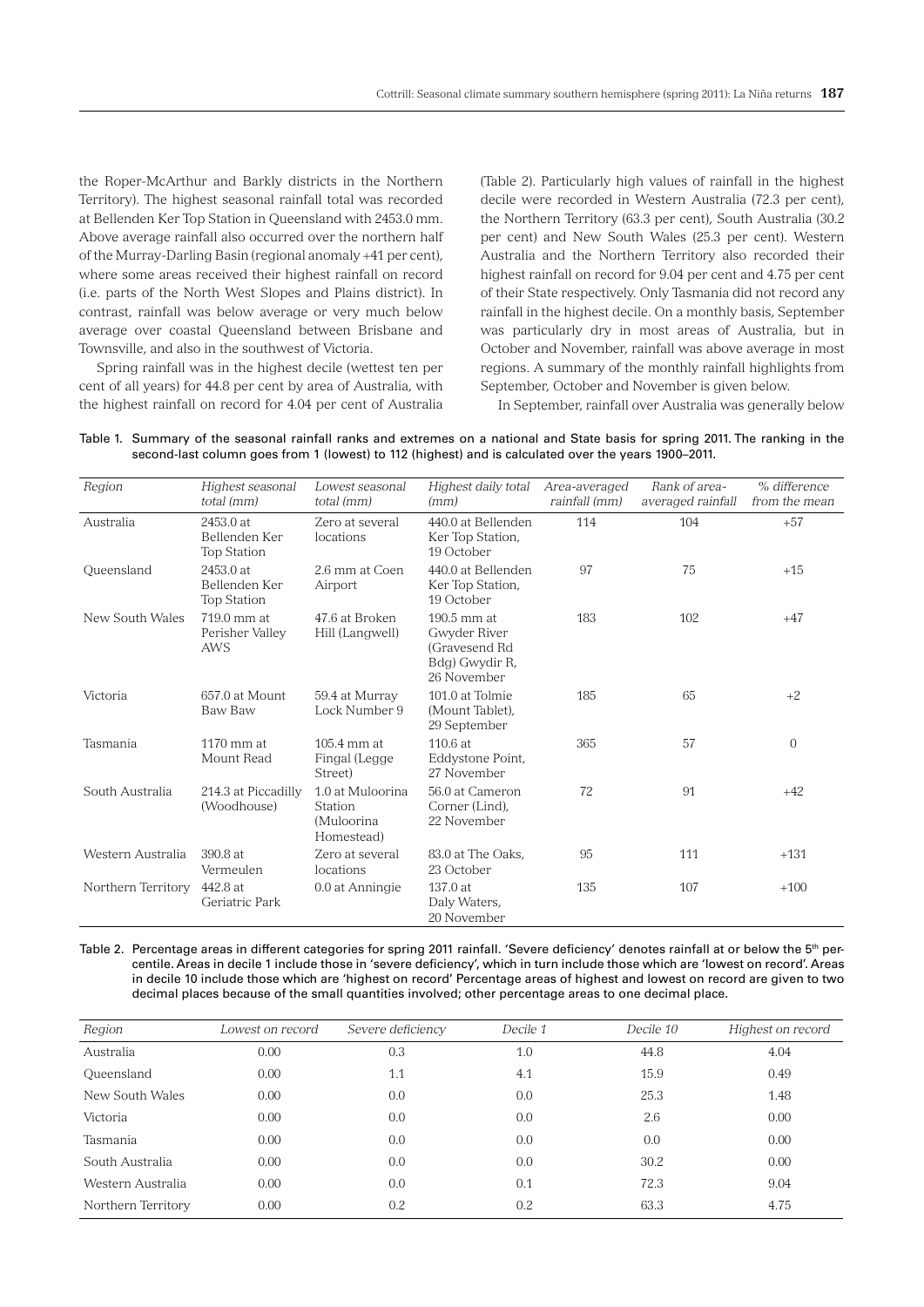average (-24 per cent), and this included most of the Northern Territory, South Australia, Queensland and Victoria, a continuation of the dry conditions from winter (Tobin, 2012). Very much below average rainfall was recorded in eastern and central parts of Western Australia, parts of eastern central Queensland, northern, central and eastern parts of South Australia and the adjacent regions in western Victoria and southwest New South Wales. However, only a few small regions in southeast South Australia and adjacent areas in New South Wales and Victoria had the lowest rainfall on record. In contrast, rainfall was very much above average in southwest Queensland and northern New South Wales and a small region in the Goldfields of Western Australia. Most of the rainfall in New South Wales, southern Queensland and central and eastern Victoria occurred on 28–29 September.

In October, rainfall was above average (+64 per cent) over Australia and very much above average in Western Australia, western and northern regions of the Northern Territory, northern Queensland and parts of southeast Queensland. Western Australia recorded its third highest rainfall (+219 per cent) for October. Very much below average rainfall occurred in a few small regions in southwest Queensland and the adjacent Northern Territory. Major rainfall was recorded in southeast Queensland on 13–17 October. From 18–31 October, a series of cold fronts and troughs produced widespread showers and thunderstorms across Western Australia, the Northern Territory and South Australia, before moving further eastward. On 22 October, particularly severe thunderstorms were reported from the Goldfields in Western Australia. Severe thunderstorms also occurred on 28 October in Victoria and in Melbourne, with widespread rainfall, and golf ball size hail was reported from Mildura.

In November, rainfall was again above average (+93 per cent) over Australia and the fourth highest on record. Every State or Territory received above average rainfall. Very much above average rainfall occurred over the Northern Territory, Western Australia, northern South Australia, much of New South Wales and Victoria and the north coast of Tasmania. Rainfall in Western Australia and the Northern Territory was the second and fourth highest on record respectively, a prelude to above average rainfall over Western Australia during the 2011–2012 wet season. In contrast, rainfall over coastal eastern Queensland between Brisbane and Townsville was very much below average, with some areas receiving their lowest rainfall on record. In the first week of November, rainfall continued over much of Western Australia, parts of the Northern Territory and the adjacent western parts of Queensland due to a slow moving inland heat trough, with a deep moist northerly flow over Western Australia. In the second week, heavy rainfall was recorded in Victoria and southern New South Wales and also parts of the Northern Territory and the Kimberley in Western Australia due to slow moving heat troughs and moist conditions. On 9 November, particularly severe thunderstorms over eastern South Australia, Victoria and western parts New South Wales produced widespread rainfall with some heavy falls.

In the third week, heavy rainfall was recorded over nearly all of the Northern Territory and adjacent parts of Queensland and much of New South Wales. Heavy rainfall continued up to the end of the month over much of the Northern Territory, Queensland, New South Wales and Victoria, due to a slow moving low which formed in the east coast trough. The heaviest rainfall (> 200 mm) occurred in northern New South Wales, with some flooding on the Namoi, Gwydir and Dumaresq/Severn rivers.

#### Drought

During spring 2011, most of Australia received above average rainfall and this eased the below average rainfall experienced in many regions of Australia during the winter months, especially over the Murray-Darling Basin, Victoria and parts of southern Western Australia (Tobin, 2012). However, in coastal parts of eastern Queensland, rainfall was very much below average during spring. A way the Bureau of Meteorology currently assesses drought is by considering the extent of areas of the country which contain accumulated rainfall in the lowest deciles for varying timescales. To the end of November 2011, 0.3 per cent of Australia was in 'severe deficiency', with 1.1 per cent of Queensland and 0.1 per cent of the Northern Territory by area (Table 2). No regions in Australia recorded the lowest rainfall for spring 2011. This was an improvement from the end of winter, where 0.4 per cent of Australia was considered in 'severe deficiency' (Tobin, 2012). A summary of the rainfall area below decile one and the lowest rainfall on record is shown in Table 2 for each State and Territory.

#### **Temperature**

Figures 20 and 21 show the maximum and minimum temperature anomalies respectively for spring 2011. The anomalies have been calculated with respect to the 1961– 1990 period, and use all stations for which an elevation is available. Station normals have been estimated using gridded climatologies for those stations with insufficient data within the 1961–1990 period to calculate a station normal directly. Figures 22 and 23 show spring maximum and minimum temperature deciles respectively, calculated using monthly temperature analyses from 1911 to 2011. A summary of the maximum and minimum temperature deciles for each State and nationally is shown in Table 3, with ranks and extremes in Tables 4 and 5.

Maximum temperatures averaged over Australia were warmer (+0.31 °C) than average for spring 2011, with the largest positive anomalies recorded in Victoria (+1.46 °C) and Tasmania (+1.24 °C), followed by New South Wales (+1.14 °C), South Australia (+1.11 °C) and Queensland (+0.54 °C). The highest daily maximum temperature was recorded at Birdsville Airport in November, with 44.1 °C. The maximum temperature anomalies in Tasmania and Victoria were the second and seventh warmest on record, respectively. The mean temperature anomaly for Victoria and Tasmania was (+1.25 °C) and (+0.83 °C) respectively, the third and fourth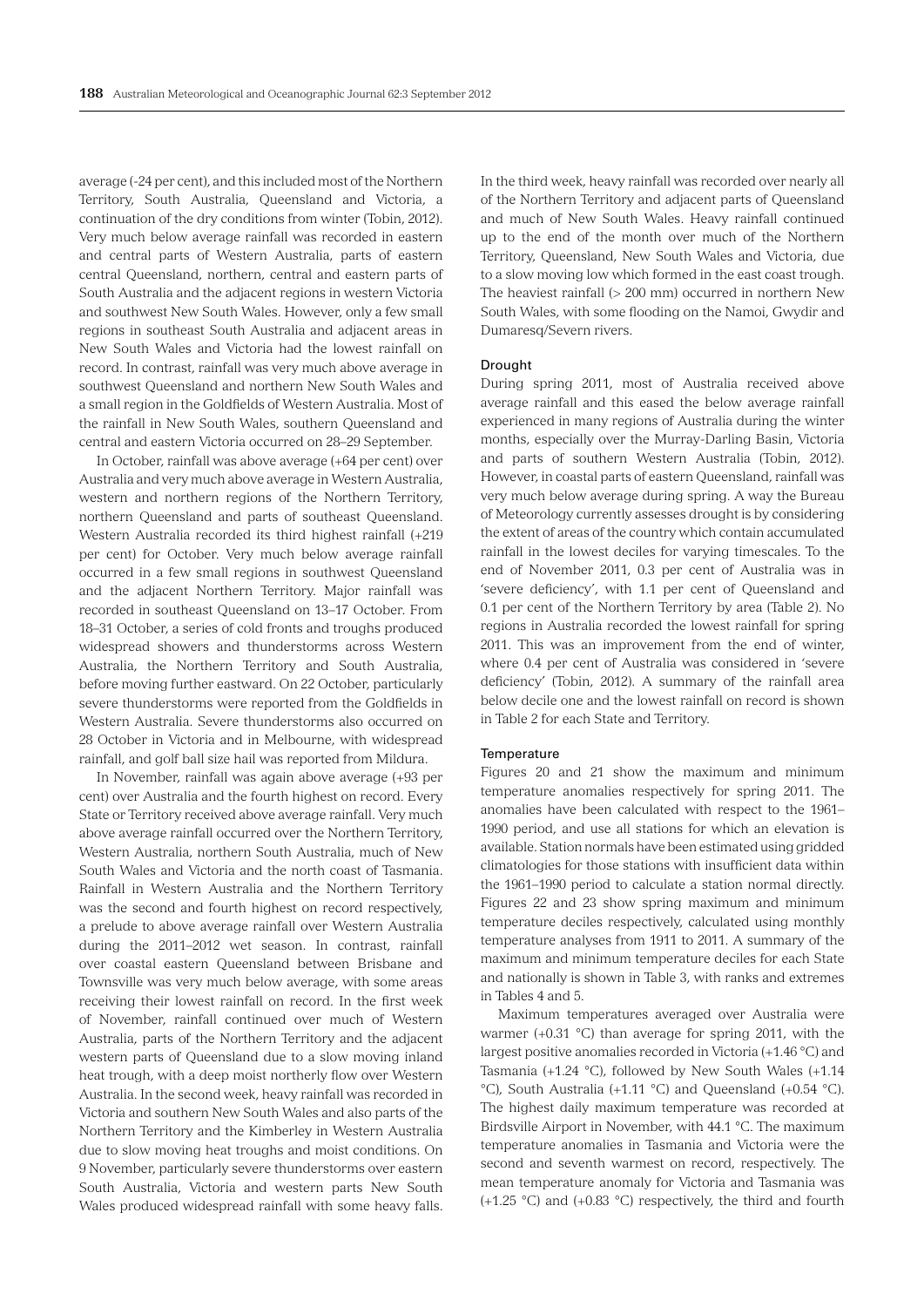

Fig. 18. Spring 2011 rainfall totals (mm) for Australia.

Fig. 19. Spring 2011 rainfall deciles for Australia: decile ranges based on grid-point values over the spring 1900–2011.



Fig. 20. Spring 2011 maximum temperature anomalies (°C).



Fig. 21. Spring 2011 minimum temperature anomalies (°C).



Fig. 22. Spring 2011 maximum temperature deciles: decile ranges based on grid-point values over the spring 1911–2011.



Fig. 23. Spring 2011 minimum temperature deciles: decile ranges based on grid-point values over the spring 1911–2011.

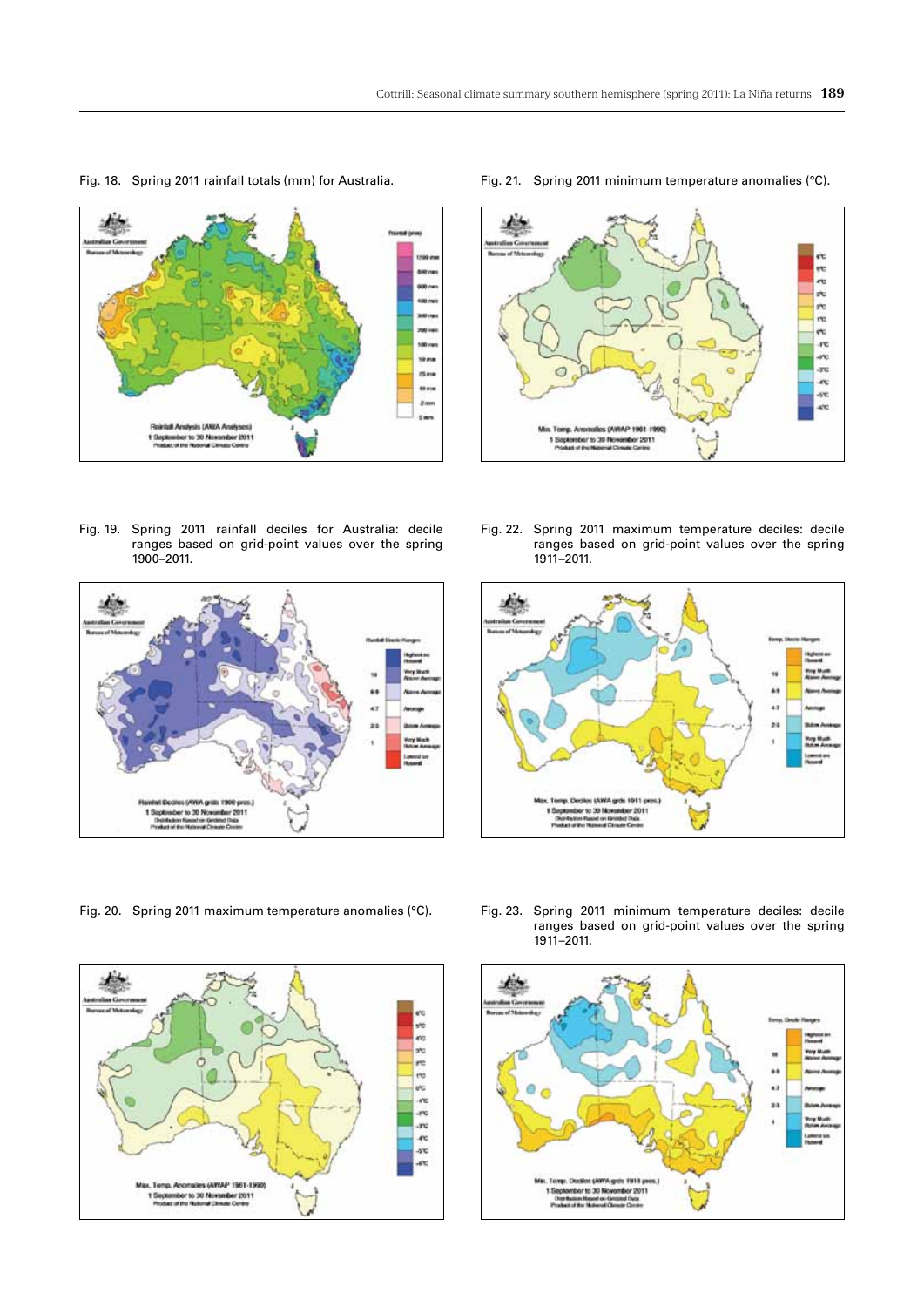Table 3. Percentage areas in different categories for spring 2011. Areas in decile 1 include those which are 'lowest on record'. Areas in decile 10 include those which are 'highest on record'. Percentage areas of highest and lowest on record are given to two decimal places because of the small quantities involved; other percentage areas to one decimal place. Gridpoint deciles calculated with respect to 1911–2011.

|                    | Maximum temperature |          |           |                      | Minimum temperature |          |           |                      |
|--------------------|---------------------|----------|-----------|----------------------|---------------------|----------|-----------|----------------------|
| Region             | Lowest on<br>record | Decile 1 | Decile 10 | Highest on<br>record | Lowest on<br>record | Decile 1 | Decile 10 | Highest on<br>record |
| Australia          | 0.00                | 4.0      | 3.5       | 0.00                 | 0.17                | 5.4      | 10.9      | 0.46                 |
| Queensland         | 0.00                | 0.3      | 3.0       | 0.00                 | 0.00                | 0.4      | 1.7       | 0.00                 |
| New South Wales    | 0.00                | 0.0      | 2.8       | 0.00                 | 0.00                | 0.0      | 14.4      | 0.00                 |
| Victoria           | 0.00                | 0.0      | 23.4      | 0.00                 | 0.00                | 0.0      | 69.5      | 0.00                 |
| Tasmania           | 0.00                | 0.0      | 27.3      | 0.00                 | 0.00                | 0.0      | 1.8       | 0.00                 |
| South Australia    | 0.00                | 0.0      | 10.9      | 0.00                 | 0.00                | 0.0      | 27.1      | 2.61                 |
| Western Australia  | 0.00                | 9.1      | 0.5       | 0.00                 | 0.53                | 13.5     | 10.1      | 0.37                 |
| Northern Territory | 0.00                | 5.7      | 0.2       | 0.00                 | 0.00                | 5.5      | 0.6       | 0.00                 |

Table 4. Summary of the seasonal maximum temperature ranks and extremes on a national and State basis for spring 2011. The ranking in the last column goes from 1 (lowest) to 62 (highest) and is calculated over the years 1950-2011<sup>12</sup>.

| Region                              | Highest seasonal<br>mean maximum<br>$(^{\circ}C)$                                  | Lowest seasonal<br>mean maximum<br>$(^{\circ}C)$ | Highest daily<br>temperature $(^{\circ}C)$                              | Lowest daily<br>maximum<br>temperature $(^{\circ}C)$ | Area-averaged<br>temperature<br>anomaly $(^{\circ}C)$ | Rank of area-<br>averaged<br>temperature<br>anomaly |
|-------------------------------------|------------------------------------------------------------------------------------|--------------------------------------------------|-------------------------------------------------------------------------|------------------------------------------------------|-------------------------------------------------------|-----------------------------------------------------|
| Australia                           | 37.7 at<br>Wyndham Aero                                                            | 7.6at<br>Mount Hotham                            | 44.1 at Birdsville,<br>15 and 29<br>November                            | -3.5 at Mount<br>Hotham,<br>9 September              | $+0.31$                                               | 33                                                  |
| Queensland                          | 35.8 at Century<br>Mine and Julia<br>Creek                                         | 21.6 at<br>Applethorpe                           | 44.1 at Birdsville,<br>15 and 29<br>November                            | 10.0at<br>Applethorpe, 10<br>September               | $+0.54$                                               | 42                                                  |
| New South Wales                     | 29.4 at Wanaaring                                                                  | 8.1 at<br>Thredbo AWS                            | 42.2 at Walgett,<br>15 November                                         | -2.8 at Thredbo,<br>9 September                      | $+1.14$                                               | 46                                                  |
| Victoria                            | 25.7 at<br>Mildura                                                                 | 7.6 at<br>Mount Hotham                           | 39.0 at Walpeup,<br>18 November                                         | -3.5 at Mount<br>Hotham,<br>9 September              | $+1.46$                                               | 56                                                  |
| Tasmania                            | 18.5 at Bushy Park,<br><b>Friendly Beaches</b><br>and Launceston<br>(Ti Tree Bend) | 8.1 at<br>Mount Wellington                       | 31.0 at Swansea,<br>6 November                                          | -1.1 at Mount<br>Wellington,<br>11 September         | $+1.24$                                               | 61                                                  |
| South Australia                     | 31.3 at<br>Moomba                                                                  | 17.2 at<br>Mount Lofty                           | 43.4 at<br>Oodnadatta,<br>29 November                                   | 7.9 at Mount Lofty, $+1.11$<br>10 September          |                                                       | 51                                                  |
| Western Australia                   | 37.7 at<br>Wyndham Aero                                                            | 19.2 at Shannon<br>and Albany                    | 44.0 at Wyndham<br>Aero, 12 October<br>and at Roebourne,<br>13 November | 11.0 at Mount<br>Barker.<br>27 September             | $-0.20$                                               | 23                                                  |
| Northern Territory 37.6 at Bradshaw |                                                                                    | 29.6 at Kulgera                                  | 43.6 at Timber<br>Creek, 12 October                                     | 14.7 at Kulgera,<br>21 November                      | $-0.41$                                               | 18                                                  |

<sup>12</sup>A high-quality subset of the temperature network is used to calculate the spatial averages and rankings shown in Table 4 (maximum temperature) and Table 5 (minimum temperature). These averages are available from 1950 to the present. As the anomaly averages in the tables are only retained to two decimal places, tied rankings are possible.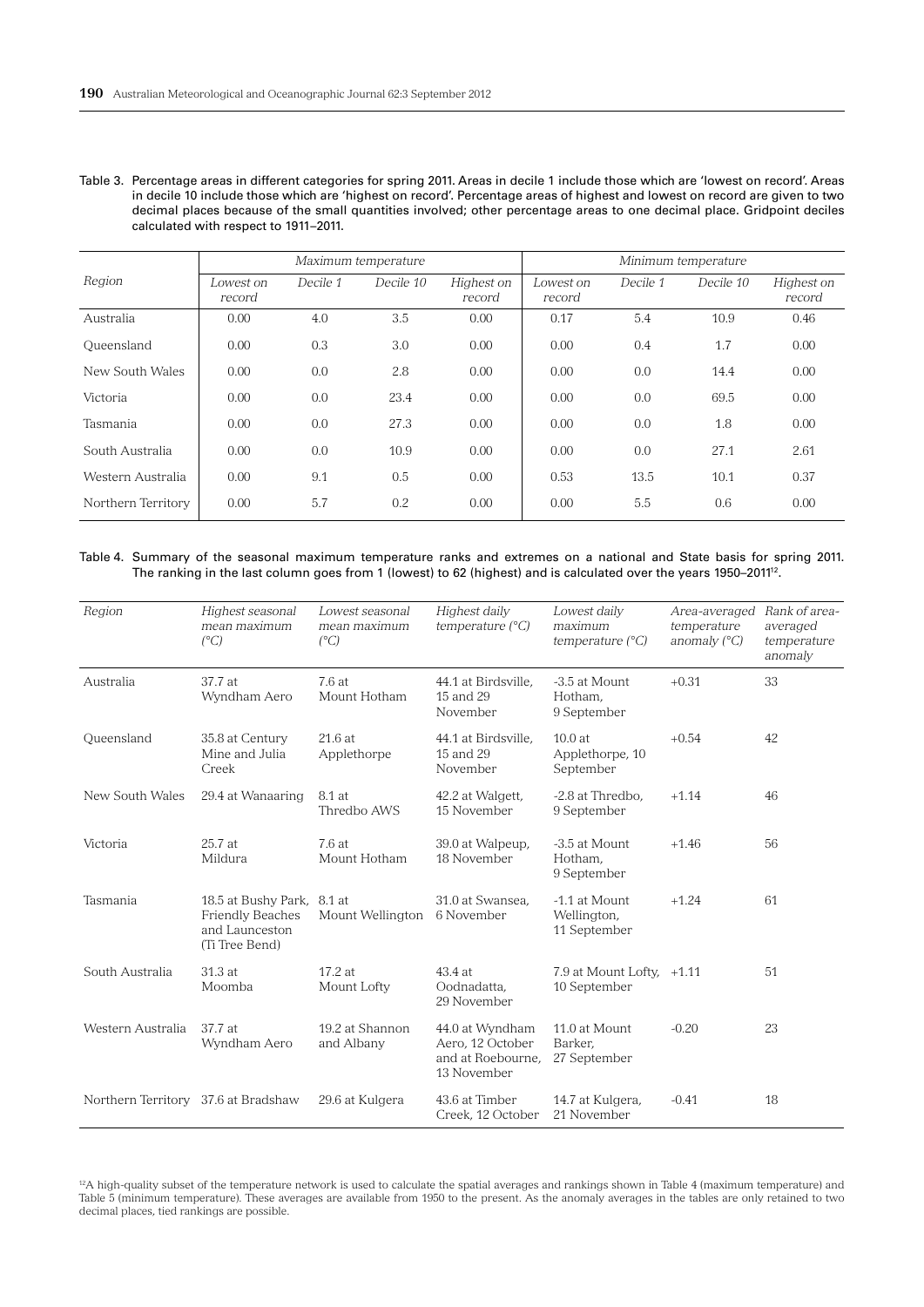#### Table 5. Summary of the seasonal minimum temperature ranks and extremes on a national and State basis for spring 2011. The ranking in the last column goes from 1 (lowest) to 62 (highest) and is calculated over the years 1950–2011.

| Region                              | Highest seasonal<br>mean minimum<br>$(^{\circ}C)$ | Lowest seasonal<br>mean minimum<br>$(^{\circ}C)$ | Highest daily<br>minimum<br>temperature $(^{\circ}C)$ | Lowest daily<br>temperature $(^{\circ}C)$   | Area-averaged<br>temperature<br>anomaly $(^{\circ}C)$ | Rank of area-<br>averaged<br>temperature<br>anomaly |
|-------------------------------------|---------------------------------------------------|--------------------------------------------------|-------------------------------------------------------|---------------------------------------------|-------------------------------------------------------|-----------------------------------------------------|
| Australia                           | 25.9 at Cape Don                                  | 0.8 at Mount<br>Wellington                       | 29.6 at<br>Birdsville.<br>8 November                  | $-8.9at$<br>Perisher Valley,<br>8 September | $+0.12$                                               | 32                                                  |
| Queensland                          |                                                   | 25.0 at Horn Island 8.7 at Applethorpe           | 29.6 at<br>Birdsville,<br>8 November                  | -1.5 at Stanthorpe,<br>14 September         | $+0.15$                                               | 31.5                                                |
| New South Wales                     | 16.8 at Cape Byron 1.0 at                         | Thredbo                                          | 27.2 at Tibooburra.<br>16 November                    | -8.9 at Perisher<br>Valley,<br>8 September  | $+0.75$                                               | 47                                                  |
| Victoria                            | 12.2 at Gabo Island 1.4 at                        | Mount Hotham                                     | 23.5 at Mildura.<br>19 November                       | -7.9 at Mount<br>Hotham,<br>12 September    | $+1.03$                                               | 60                                                  |
| Tasmania                            | $10.8$ at<br>Hogan Island                         | 0.8 at Mount<br>Wellington                       | 18.0 at Friendly<br>Beaches.<br>20 October            | -6.0 at Liawenee,<br>3 October              | $+0.43$                                               | 51                                                  |
| South Australia                     | 15.9 at Oodnadatta                                | 6.9 at Keith<br>(Munkora)                        | 27.8 at<br>Oodnadatta.<br>19 November                 | -3.6 at Yongala,<br>7 September             | $+1.01$                                               | 53                                                  |
| Western Australia                   | 25.6at<br>Troughton Island                        | 7.6 at Newdegate                                 | 29.2<br>Troughton Island,<br>30 November              | $-4.1$ at Eyre,<br>24 September             | $-0.12$                                               | 24.5                                                |
| Northern Territory 25.9 at Cape Don |                                                   | 12.7 at Arltunga                                 | 29.1 at Dum In<br>Mirrie.<br>29 November              | -0.5 at Arltunga,<br>15 September           | $-0.71$                                               | 10                                                  |

highest on record. Western Australia and the Northern Territory recorded below average maximum temperatures, with -0.20 °C and -0.41 °C anomalies respectively and this was most likely due to above average rainfall. A summary of maximum temperatures ranks and extremes on a national and State basis is shown in Table 4.

Minimum temperatures averaged over Australia were slightly above average (+0.12 °C) for spring 2011, with the largest positive anomalies recorded in Victoria (+1.03 °C), South Australia (+1.01 °C), New South Wales (+0.75 °C), Tasmania (+0.43 °C) and Queensland (+0.15 °C). The lowest daily minimum temperature was recorded at Perisher Valley in September, with -8.9 °C. The minimum temperature anomalies in Victoria and South Australia were the third and tenth warmest on record, respectively. The Northern Territory and Western Australia recorded below average minimum temperatures, with -0.71 °C and -0.12 °C respectively. The minimum temperature anomalies in the Northern Territory were the tenth coolest on record. A summary of minimum temperatures ranks and extremes on a national and State basis is shown in Table 5.

The maximum temperature deciles over Australia are shown in Fig. 22 and are summarised in Table 3. These show a similar pattern to the maximum temperatures shown in Fig. 20. Australia recorded 3.5 per cent of maximum temperatures in the highest decile, with Tasmania, Victoria and South Australia recording 27.3 per cent, 23.4 per cent and 10.9 per cent respectively. No States or Territories had new maximum temperature records. Australia also recorded 4.0 per cent of maximum temperatures in the lowest decile, with Western Australia and the Northern Territory recording 9.1 per cent and 5.7 per cent respectively, but no new records were set.

The minimum temperature deciles over Australia are shown in Fig. 23 and are summarised in Table 3. These show a similar pattern to the maximum temperatures shown in Fig. 21 and are also similar to the maximum temperature patterns. Australia recorded 10.9 per cent of minimum temperatures in the highest decile, with 0.46 per cent a new record. Victoria, South Australia and New South Wales recorded minimum temperatures in the upper decile with 69.5 per cent, 27.1 per cent and 14.4 per cent respectively. South Australia and Western Australia set new records for 2.61 per cent and 0.37 per cent of their State respectively. Australia also recorded 5.4 per cent of minimum temperatures in the lowest decile (0.17 per cent lowest on record), with Western Australia and the Northern Territory recording 13.5 per cent and 5.5 per cent respectively, and 0.53 per cent of Western Australia a new record low.